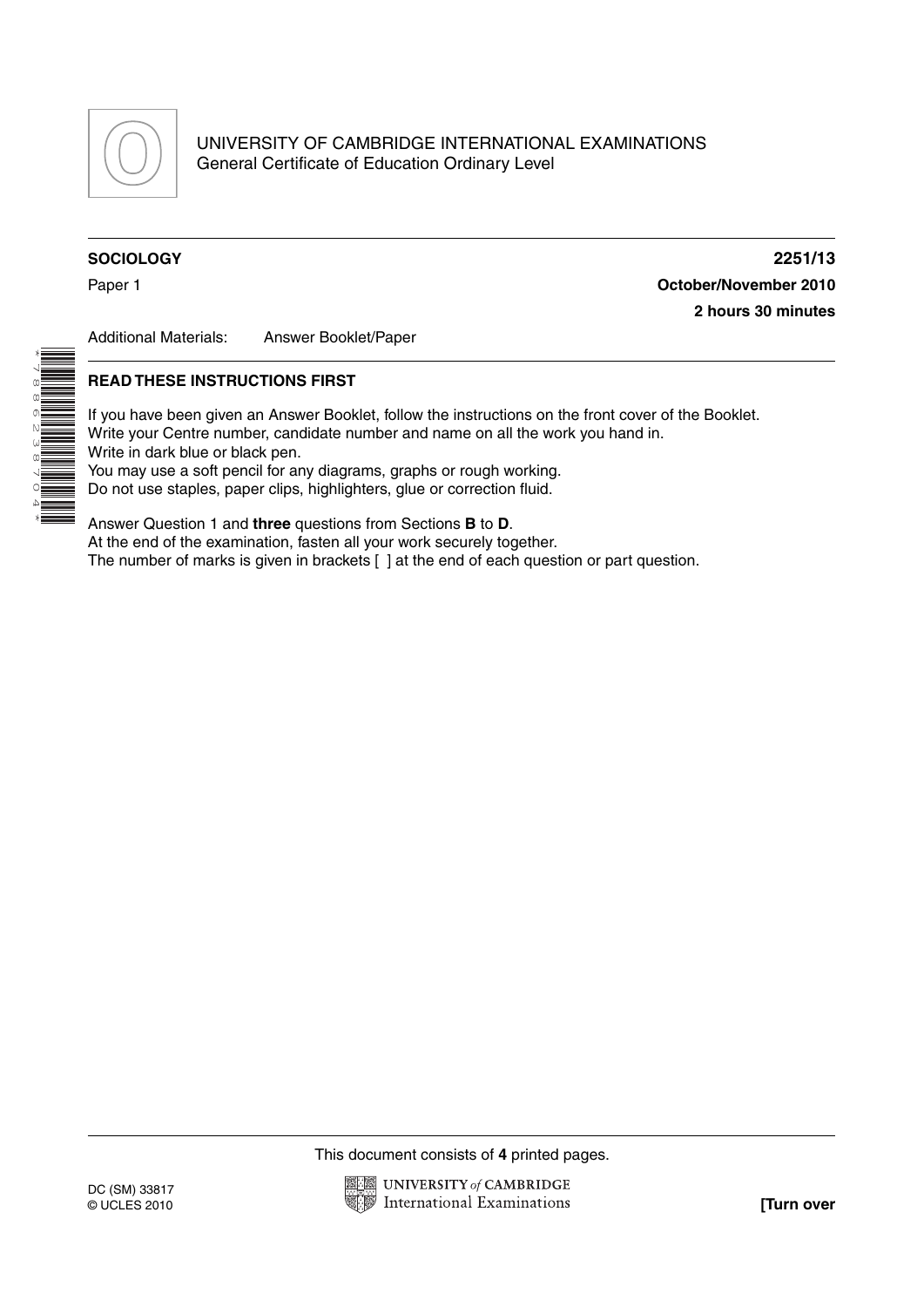# **Section A: Research Methods**

Statistics collected by the government are one form of secondary data that sociologists use. These official records provide a useful source of information about social trends such as suicide, marriage, divorce and crime rates. However, statistics need to be viewed with care as they may not provide an accurate account of a particular trend.

Other sources of secondary data may also be used in sociological research. These include letters, historical documents, newspaper reports and television programmes. These sources are useful for the collection of qualitative data. This type of data is particularly suitable for sociologists who work within the interpretive tradition. Positivist sociologists prefer the collection of statistics from quantitative research methods.

Newspapers and television programmes can be useful sources of secondary data and positivist sociologists may use a method known as content analysis, which attempts to quantify the types of articles and programmes which appear. In contrast, interpretive sociologists try to decode images and messages found in newspaper reports and television programmes that people are exposed to in the mass media.

**1 (a)** In sociological research, what is meant by the following terms:

|     | (i)<br>secondary data                                                                               | $[2]$ |
|-----|-----------------------------------------------------------------------------------------------------|-------|
|     | positivist sociologists<br>(ii)                                                                     | [2]   |
|     | social trends.<br>(iii)                                                                             | $[2]$ |
| (b) | Describe two reasons why official statistics may not be accurate.                                   | [4]   |
| (C) | Describe two advantages of using official statistics in sociological research.                      | $[4]$ |
| (d) | Describe one advantage and one disadvantage of using content analysis in sociological<br>research.  | [4]   |
| (e) | Describe two problems that might arise when using historical documents in sociological<br>research. | [4]   |

 **(f)** Describe **two** advantages and **two** disadvantages of qualitative research. [8]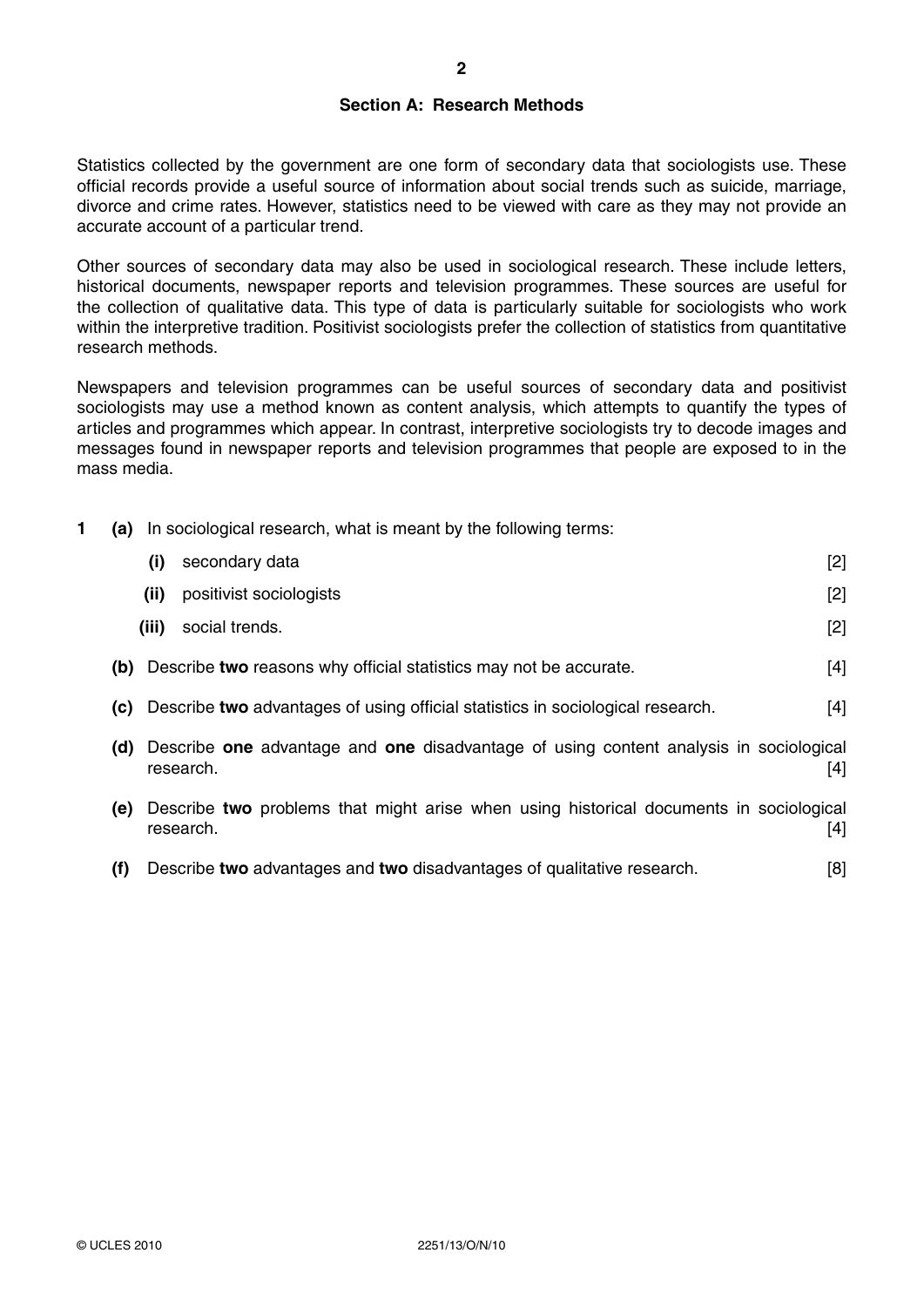## **Section B: Culture and Socialisation**

**2** Some sociologists believe that a person's social class background can have an important effect on their primary socialisation.

| (a) What is meant by the term <i>primary socialisation</i> ? |  |
|--------------------------------------------------------------|--|
|                                                              |  |

- **(b)** Describe **two** agencies of *secondary socialisation*. [4]
- **(c)** Explain how a child from a middle class background may be socialised differently to a child from a working class background. [6]
- **(d)** To what extent is socialisation during childhood a major influence on a person's social development? [8]
- **3** The majority of people conform to social norms and this helps to ensure that social control is maintained.

|  | What is meant by the term social norms? |  |
|--|-----------------------------------------|--|
|--|-----------------------------------------|--|

- **(b)** Describe **two** examples of behaviour that conforms to social norms. [4]
- **(c)** Explain how social control is achieved among young people. [6]
- **(d)** To what extent is *formal* social control more important than *informal* control in modern industrial societies? [8]

# **Section C: Social Stratification and Inequality**

**4** Ethnic minorities may be seen as different to the rest of a society and experience scape-goating for many of the social and economic problems that are experienced in modern industrial societies.

|   | (a) | What is meant by the term scape-goating?                                                                              | $[2]$ |
|---|-----|-----------------------------------------------------------------------------------------------------------------------|-------|
|   | (b) | Describe two ways in which ethnic minorities may experience discrimination at work.                                   | $[4]$ |
|   | (C) | Explain why ethnic minorities may be seen as different to the rest of society.                                        | [6]   |
|   | (d) | To what extent are some ethnic minorities less disadvantaged than others in modern industrial<br>societies?           | [8]   |
| 5 |     | In many societies there is an unequal distribution of wealth and opportunities, so social mobility<br>may be limited. |       |
|   | (a) | What is meant by the term unequal distribution of wealth?                                                             | $[2]$ |
|   | (b) | Describe two forms of wealth an individual may possess.                                                               | $[4]$ |
|   |     |                                                                                                                       |       |

- **(c)** Explain how a person may achieve upward social mobility. [6]
- **(d)** How far does growing up in poverty affect an individual's life chances? [8]